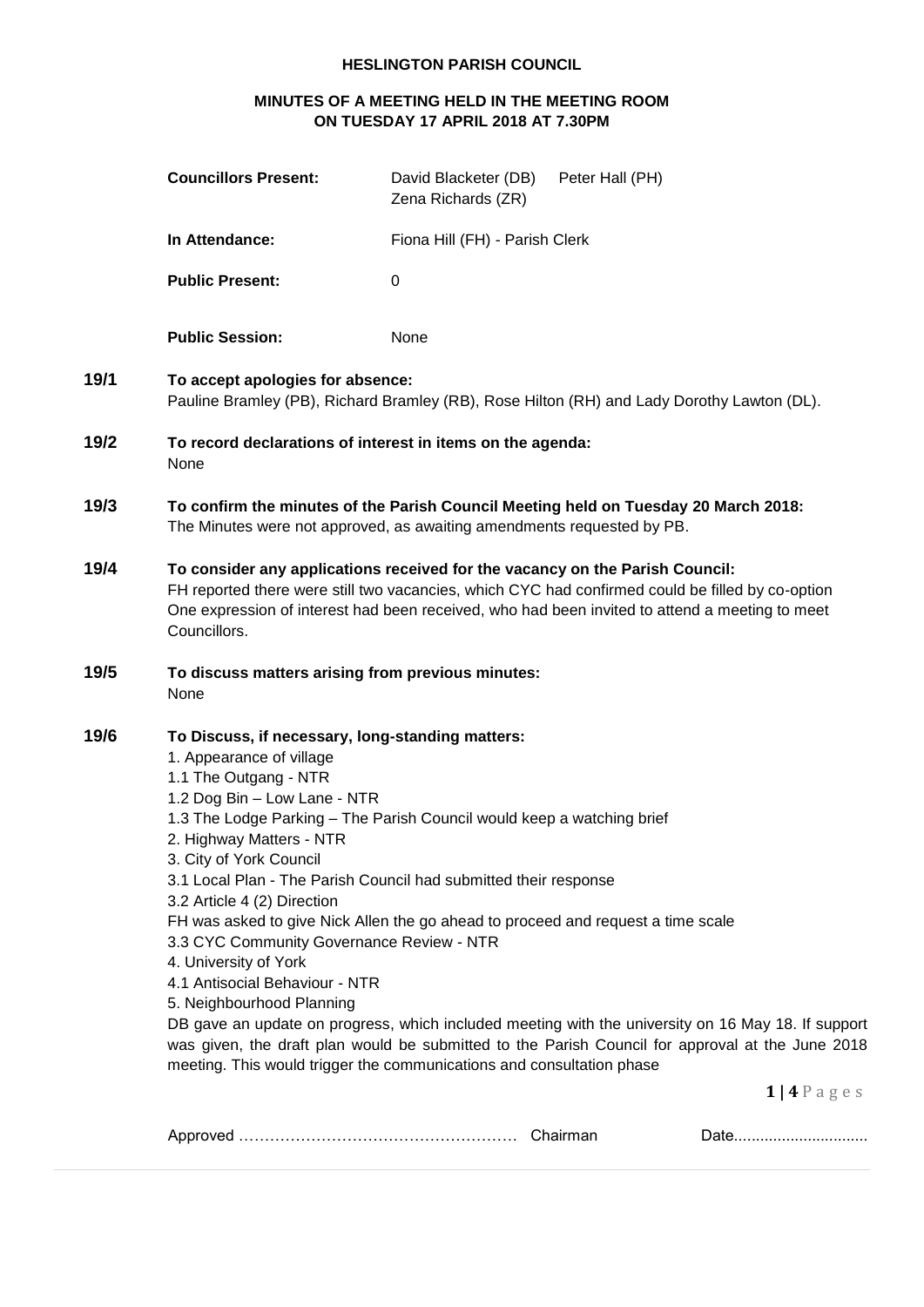- 6. Communication
- Website NTR
- Newsletter PH had prepared a draft, which was approved for printing
- **19/7 To receive any matters raised by members of public:**  None

### **19/8 To report and make relevant recommendations on new planning applications:**

Letter A:We support the application Letter B: We have no objections Letter C: We do not object but wish to make comments or seek safeguards as set out overleaf Letter D: We object on the planning grounds set out overleaf 1. 18/00408/TPO garden House, Spring Lane Letter B: No Objections, Unanimous 2. 18/00643/ADV Unit 7 Kimberlow Hill Retail Park The lighting should be switched off outside of opening hours Letter C: No Objections, Unanimous 3. 18/00672/FUL Sandal House, 29A Main Street Letter C: No Objections, Unanimous The proposed block driveway must be water permeable so as not to add to the run off into the lane as well as being environmentally friendly 4. 18/00696/REM Pool Bridge Farm, Wheldrake Lane, Crockey Hill Letter B: No Objections, Unanimous

**19/9 To report planning decisions by City of York Council:** None

## **19/10 To receive reports from representatives of following outside bodies:**

- 1. Ward Councillors FH would ask KA for an update regarding:
- footpath affected by tree roots opposite Heslington Hall
- sinking road outside the Deramore Arms
- the Outgang quotes
- the dog bin to be placed on Low Lane
- Ward funding projects e.g. Long Lane/Low Lane
- 2. North Yorkshire Police see report at end of minutes
	- 3. Heslington East Community Forum NTR
	- 4. Good Neighbours Forum NTR
	- 5. Ouse and Derwent Drainage Board NTR
	- 6. Sports Field the AGM is in May and volunteers are needed
	- 7. York Environment Forum- NTR
	- 8. Alms Houses NTR
	- 9. The Meeting Room NTR
	- 10. Fulford & Heslington Ward NTR

#### **19/11 To receive any new correspondence received by the council:** None

**19/12 To receive matters raised by members:**

**2 | 4** P a g e s

| ,,,,, |  |
|-------|--|
|-------|--|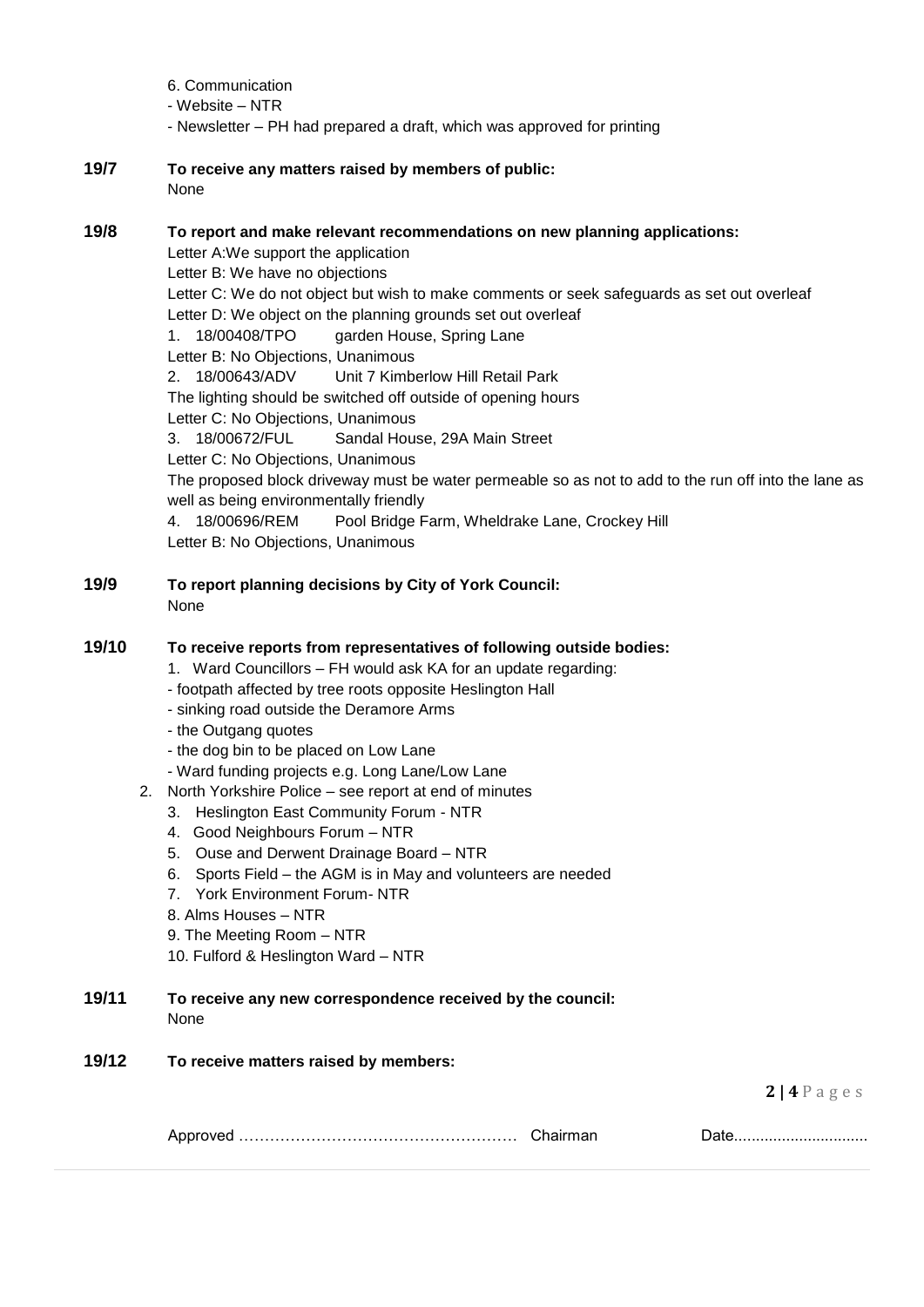None

# **19/13 To discuss matters raised by Parish Clerk/Responsible Financial Officer:**

1. Bookkeeping records for year ending 31 Mar 18 to date

FH circulated the bank reconciliation and an income & expenditure report

2. Financial management - Internal Controls, Property/Asset Checks, Internal/External Audits NTR

3. General Data Protection Regulation (GDPR)

FH reported that this comes in to force on 25 May 2018 and further guidance/templates have been received. FH is checking all paper and electronic record, to ensure compliance. Parish Councils will need to subscribe to Information Commissioners Office. Parish Councils will be required to appoint a Data Protection Office. FH would work through the YLCA Action Plan and NALC Toolkit. Cllrs should audit their computer as they are associated as members.

4. Matters raised with/by Yorkshire Local Councils Association (YLCA) – Updates/info emailed to Cllrs

5. To approve the following invoices for payment

| 5.1 | Lengthsman          | Salary | £325.05 | 001752 |
|-----|---------------------|--------|---------|--------|
| 5.2 | <b>Parish Clerk</b> | Salary | £270.36 | 001753 |

## **19/14 To confirm the dates of the future meeting(s) on Tuesdays at 7.30 p.m. in the Meeting Room as:**

| 15 May 2018     | 19 June 2018     |                   |
|-----------------|------------------|-------------------|
| 17 July 2018    | 16 August 2018*  | 18 September 2018 |
| 16 October 2018 | 20 November 2018 | 18 December 2018  |

\* Please note change of date

|                                                                                                                                                                                                                                                            | The Pensions Regulator - Duties Checker |  |  |
|------------------------------------------------------------------------------------------------------------------------------------------------------------------------------------------------------------------------------------------------------------|-----------------------------------------|--|--|
| Heslington Parish Council is an employer who has to provide a pension.                                                                                                                                                                                     |                                         |  |  |
| Their Staging Date is                                                                                                                                                                                                                                      | 01 July 2017                            |  |  |
| What you need to do and by when:                                                                                                                                                                                                                           |                                         |  |  |
| Confirm who to contact<br>1.                                                                                                                                                                                                                               | Done                                    |  |  |
| FH has exchanged emails with The Pensions Regulator to advise them that both the Primary Contact and the Secondary Contact is Fiona Hill.                                                                                                                  |                                         |  |  |
| Done<br>2.<br>Choose a pension scheme<br>The Parish Council has enrolled with Now Pensions Trustees Ltd, 164 Bishopsgate, London, EC2M 4LX with assistance from Ardent IFA Ltd, 80 Clifton, York<br>YO30 6BA. Tel: 01904 655330. Email: hello@ardentuk.com |                                         |  |  |
| Type of pension scheme:                                                                                                                                                                                                                                    | Occupational                            |  |  |
| Employer pension scheme reference (EPSR)                                                                                                                                                                                                                   | 35LZ                                    |  |  |
| Pension scheme registry number (PSR)                                                                                                                                                                                                                       | 12005124                                |  |  |
| 3.<br>Work out who to put into a pension                                                                                                                                                                                                                   | Done                                    |  |  |
| Write to your staff<br>4.                                                                                                                                                                                                                                  | Done                                    |  |  |
| 5.<br>Declare your compliance                                                                                                                                                                                                                              | Done                                    |  |  |

**3 | 4** P a g e s

|--|--|